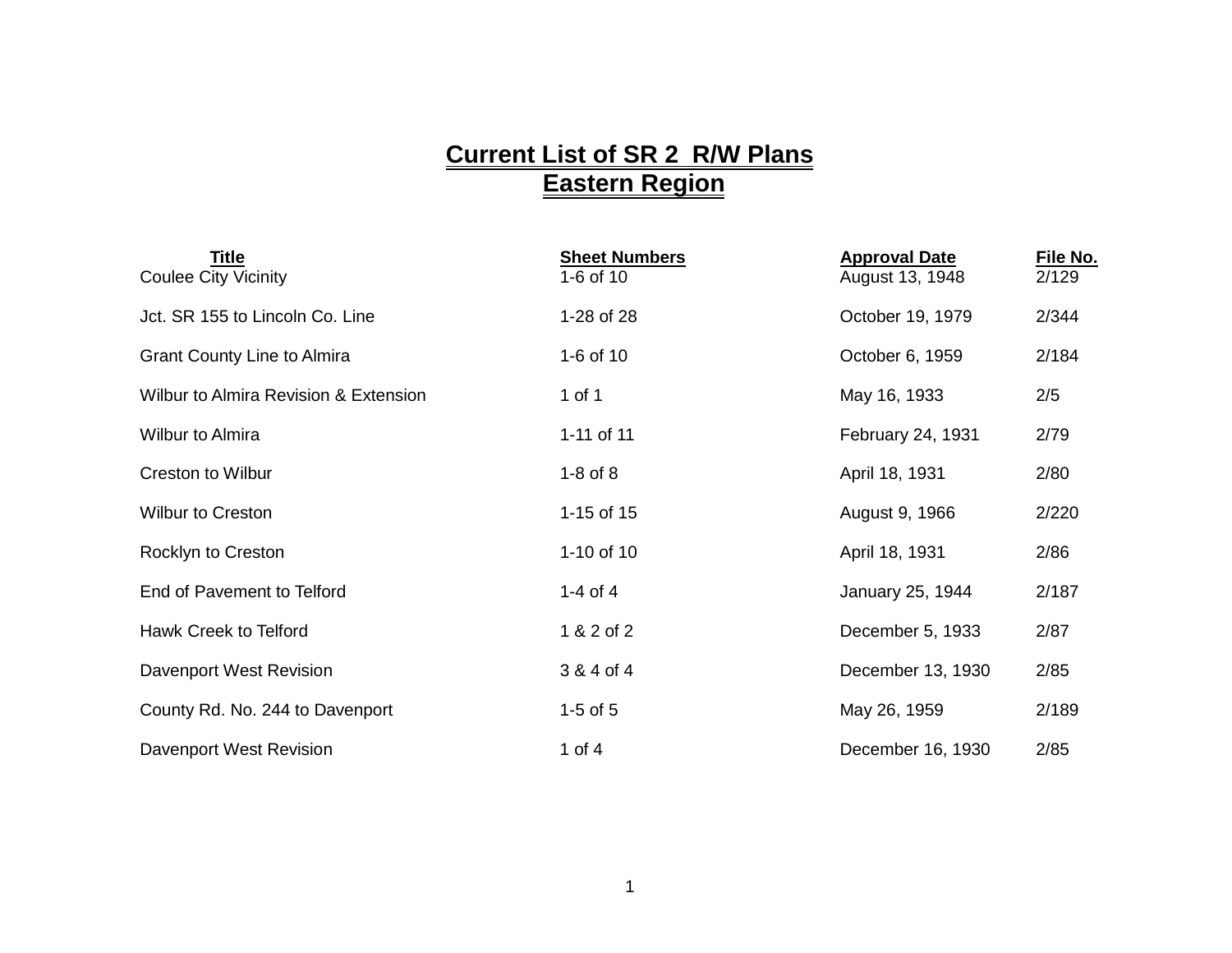| Davenport to Reardan                               | 1-20 of 21                     | November 22, 1955 | 2/188  |
|----------------------------------------------------|--------------------------------|-------------------|--------|
| Davenport to Reardan<br><b>Plan Showing Access</b> | 1-10 of 10                     | October 25, 1955  | 2/LA5  |
| Spokane County Line to Reardan                     | 7 & 8 of 8                     | March 30, 1923    | 2/129A |
| Reardan to Spokane County Line                     | $1-5$ of $5$                   | July 29, 1947     | 2/130  |
| Reardan to Galena                                  | 6-14 of 19                     | August 15, 1944   | 2/190  |
| Deep Creek Revision                                | 1 & 2 of 4                     | May 9, 1939       | 2/93   |
| <b>Reardan to Galena</b>                           | 15-16 of 19                    | August 15, 1944   | 2/190  |
| <b>Graham Road To Craig Road Vicinity</b>          | 1-7 of $7$                     | October 11, 2007  | 2/484  |
| Craig Road to Russell Road Vicinity                | 1-19 of 19                     | October 11, 2007  | 2/485  |
| Russell Road to Jct. PSH NO 11                     | 1-4 of 4                       | May 31, 1961      | 2/224  |
| SR 90, Geiger Field to Spokane W. Corp. Limits     | 5 of 7                         | June 1, 1960      | 90/157 |
|                                                    | <b>COINCIDENTAL WITH SR 90</b> |                   |        |
|                                                    | GAP                            |                   |        |
| Spokane River Bridge Vicinity                      | 1 & 2 of 2                     | October 13, 1989  | 2/443  |
| North River Dr. to Euclid Ave.                     | 1-7 of $7$                     | November 2, 1992  | 2/460  |

## GAP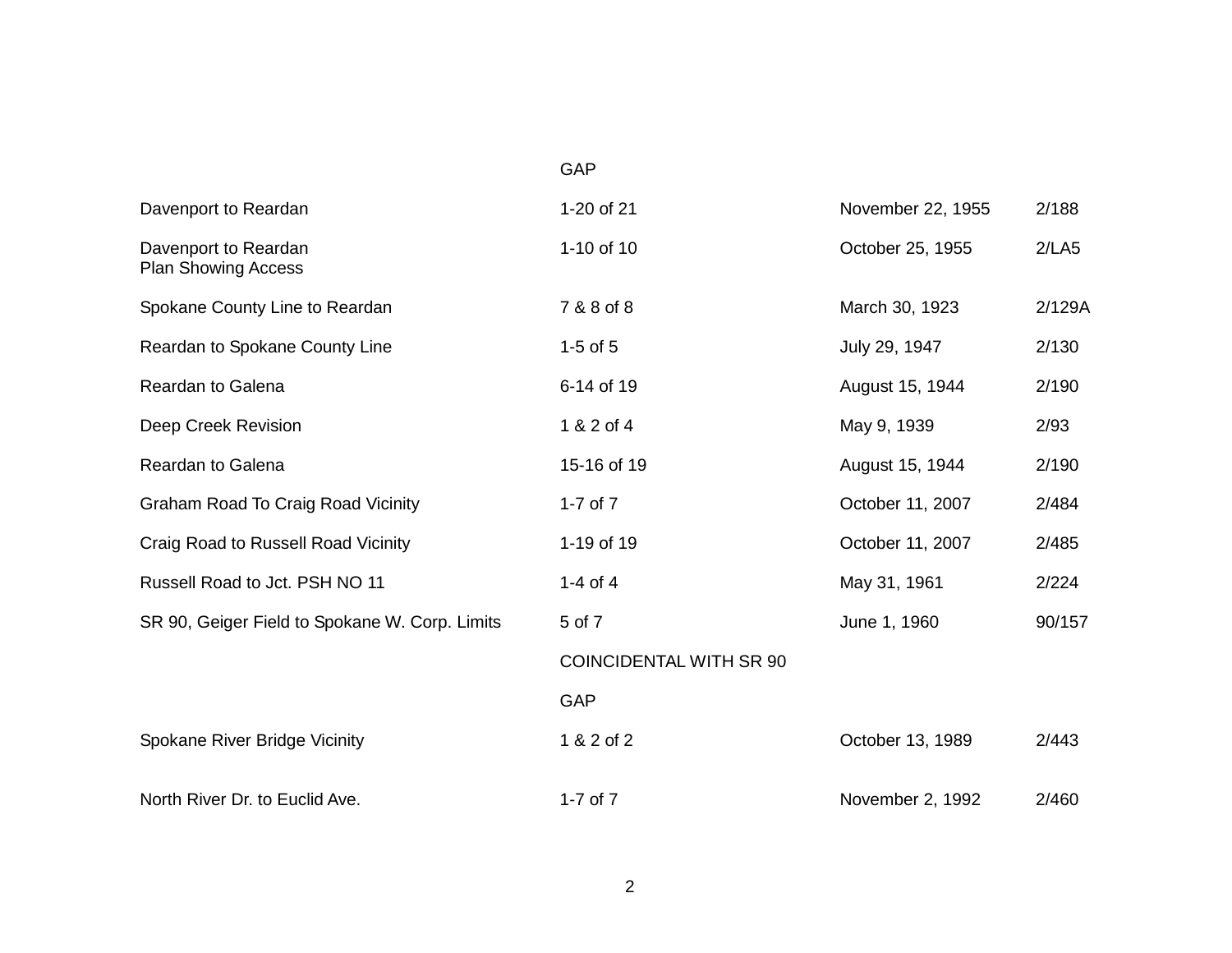| Euclid Ave. to Wellesley                                                    | $1-5$ of $5$       | February 5, 1933   | 2/461   |
|-----------------------------------------------------------------------------|--------------------|--------------------|---------|
| Wellesley Ave. to Francis Ave.                                              | $1-5$ of $5$       | July 2, 1993       | 2/463   |
| SR 395, Spokane to Whitworth                                                | 1-3 of $4$         | March 31, 1931     | 395/34  |
| Spokane to Peone Creek                                                      | 1 & 2 of 5         | March 31, 1931     | 2/94    |
| Hawthorne Road Vicinity to Day-Mt. Spokane Road                             | 1-4 of 10          | February 19, 1985  | 2/403   |
| SR 206 Vicinity to Day-Mt. Spokane Road                                     | $1-5$ of $5$       | November 4, 2016   | 2/492   |
| SR 395, Parksmith Drive I/C Vicinity to<br><b>Pittsburg Street Vicinity</b> | 2, 8 & 12-15 of 22 | October 20, 2000   | 395/182 |
| SR 395 interchange to Deer Rd.                                              | 1-7 of $7$         | June 8, 2006       | 2/483   |
| Deer Rd. to SR 206 Vicinity                                                 | 1 of 1             | May 23, 2013       | 2/489   |
| Hawthorne Road Vicinity to Day-Mt. Spokane<br>Feb. 19, 1985                 | 8-10 of 10         | February 19, 1985  | 2/403   |
| Day-Mt. Spokane Road to Chattaroy                                           | 1-18 of 18         | June 10, 1988      | 2/435   |
| <b>Bear Creek Revision</b>                                                  | $1-4$ of 5         | September 15, 1932 | 2/270   |
| West Branch Revision to Bear Creek Revision                                 | 1 & 2 of 2         | June 13, 1933      | 2/98    |
| <b>West Branch Revision</b>                                                 | 1 & 2 of 2         | August 4, 1932     | 2/96    |
| Rogers Pass to West Branch Revision                                         | $3-5$ of $5$       | June 13, 1933      | 2-99    |
| Spokane to Newport                                                          | 1-13 of 13         | August 31, 1967    | 2/226   |